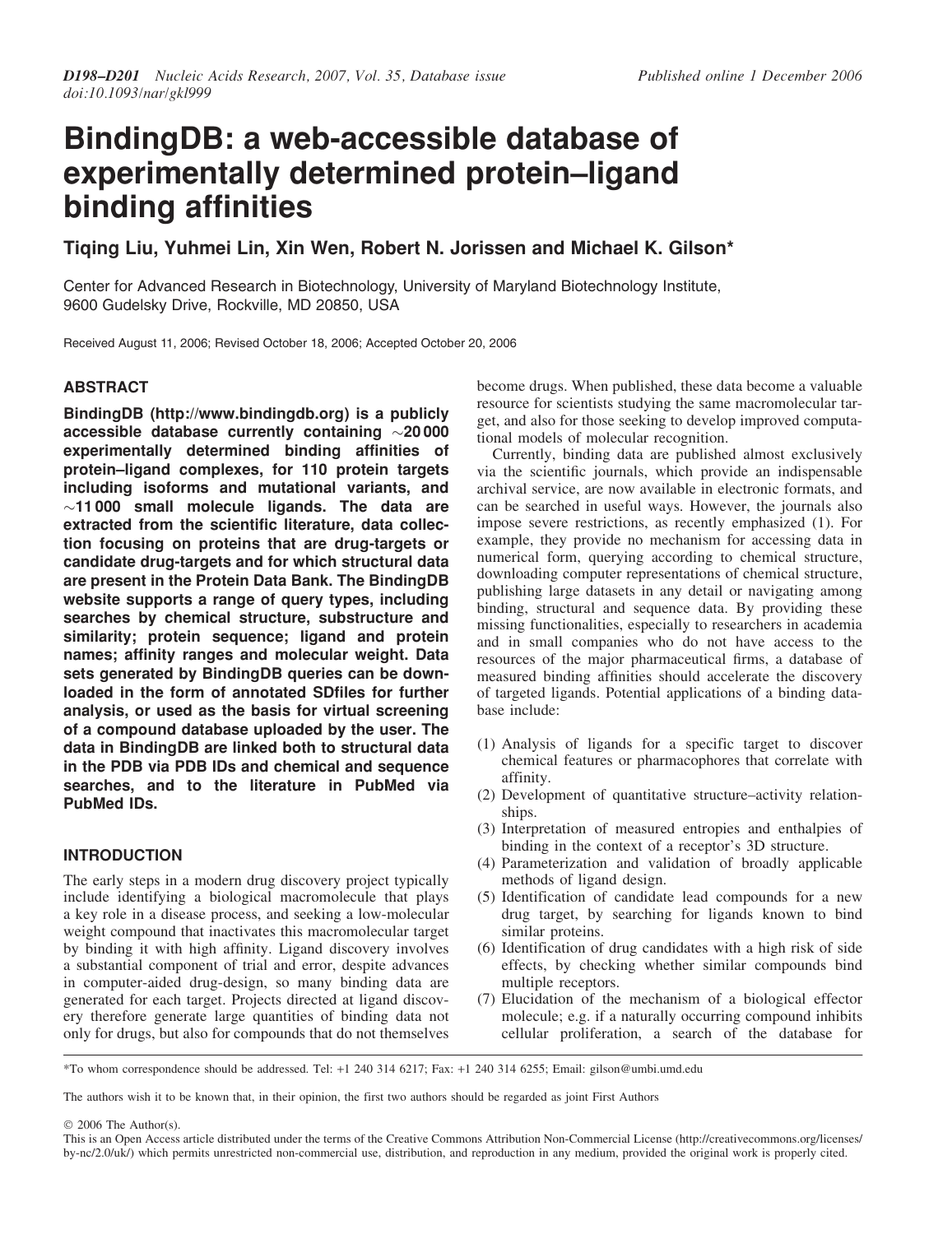chemically similar compounds may reveal that a similar compound binds a protein known to be involved in regulation of the cell cycle.

A binding database also offers the possibility of publishing data that are not amenable to journal publication, such as very large data sets, and raw experimental data which can be useful in the assessment of data quality.

BindingDB (http://www.bindingdb.org) was created to address these needs. It currently holds  $\sim$ 20000 measurements, making it one of the most extensive public databases of protein–ligand binding affinities, and it is continuing to grow. The present paper summarizes these data holdings as well as new website features and capabilities; basic technical aspects of BindingDB have been described previously (2–4).

## CONTENTS OF THE DATABASE

Data collection currently focuses on targets whose threedimensional structures are available in the Protein Data Bank (5,6) (PDB) or can be accurately modeled. Such data are of particular interest because they are amenable to structural analysis and are suitable for the development and validation of computational models of binding. Statistical sampling of the PDB in 2003 revealed that  $\sim$ 150 of the non-redundant proteins therein were considered current or potential drug-targets (unpublished data) and were thus suitable for data collection by BindingDB. This analysis omits additional drug-targets whose structures could be built by comparative modeling. Restricting attention to proteins of known structure allows BindingDB to complement, rather than overlap, other binding databases collecting data for membrane proteins whose 3D structures are, in the main, unavailable; e.g. GPCRDB [www.gpcr.org (7)], the IUPHAR receptor database (www.iuphar-db.org) and GLIDA [http:// gdds.pharm.kyoto-u.ac.jp/services/glida/index.php (8)].

Proteins are selected for data collection based upon their importance as drug-targets or model systems, as well as the availability of suitable data. Once a protein is selected, relevant scientific articles are identified and their data are extracted and deposited into BindingDB. Data from multiple laboratories and companies are sought in order to obtain a wide range of chemotypes for the targeted protein. The journals from which data are drawn include J. Med. Chem., Bioorg. Med. Chem. Lett. and Biochem. Web-accessible forms also allow direct deposition by experimentalists, but this route has not generated a significant number of entries. The majority of the data are based upon enzyme inhibition studies (>19 000 measurements), but a smaller number of data from the more informative method of isothermal titration calorimetry also are included (416 measurements). Each data entry includes detailed experimental conditions, such as solution composition, pH and temperature, because these can affect the measured affinities.

BindingDB currently holds  $\sim$  20 000 binding data for  $\sim$ 11000 different small molecule ligands and 110 different drug-targets; or 74 targets when mutants and isoforms are not counted separately. Examples include anthrax lethal factor, various caspases and kinases and HIV protease and reverse transcriptase. Perhaps the most similar public effort is KiBank (9), which provides a sparser user-interface to



Figure 1. Number of measurements in BindingDB for various targets and target classes.

a substantial data set of  $\sim 16000 K_i$  data for 5900 small molecule ligands and 50 protein targets, apparently including proteins for which no structural data are available. For a perspective on BindingDB's current data holdings, Figure 1 shows the number of binding measurements for various targets and target classes, and Figure 2 provides histograms of  $K_i$  and IC50 values, and of the molecular weights of the small molecules across all entries. Although structural data are available for every protein target included in BindingDB, BindingDB collects data for many ligands that are not represented in the PDB. For example, the PDB has  $\sim$  50 structures of acetylcholinesterases, while BindingDB has affinity data for acetylcholinesterase with  $\sim$ 250 different ligands. More generally,  $\sim$ 2% of ligands in BindingDB have an exact match in the PDB and  $\sim 15\%$  of ligands in BindingDB have 90% similarity to a ligand in the PDB based upon the search criterion of the PDB. Thus, BindingDB's data collection differs significantly from those of databases which only collect affinities for protein–ligand complexes in the PDB, notably BindingMOAD (10) which holds  $\sim$ 1400 data, PDBBind (11,12) with  $\sim$ 1600 data, and AffinDB (13) with  $\sim$ 750 data.

## WEB INTERFACE: QUERY, DOWNLOAD AND VIRTUAL COMPOUND SCREENING

The BindingDB website provides an increasingly rich set of tools for query, analysis and download of binding data. Search capabilities include queries by target name; ligand name; affinity range; chemical structure, substructure and similarity; and target sequence, via BLAST (14). Query results are presented in a summary table, with the option to drill down to more detail on a given measurement. Available details include citation data, with links to PubMed and the option to retrieve all binding data from the same publication; sequence data and SMILES strings (15,16) and chemical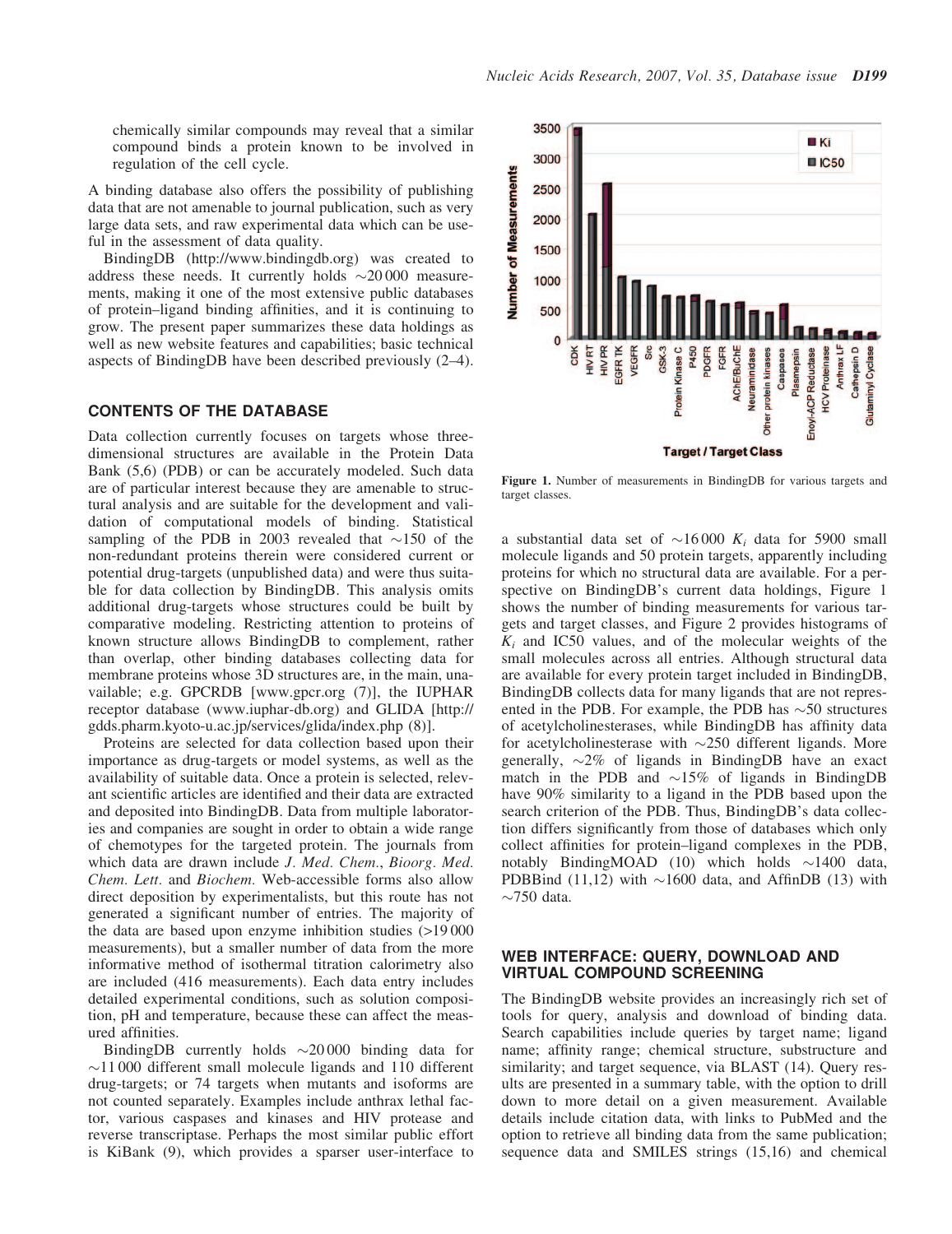

Figure 2. Histograms of binding affinities (1 M standard concentration), and molecular weights of ligands in BindingDB.

structures. Hyperlinks to the PDB allow easy navigation to structural data for a given ligand, protein or complex. Additional tools also allow the user to build a 'data set' which can be downloaded in the form of an MDL SDfile containing chemical structures, target information and affinities.

The website also provides web-accessible tools for virtual screening of candidate ligands; we are not aware of any other public website that provides this functionality. The user provides a training set of ligands active against a given target or class of targets, either by using queries to form a BindingDB data set, or by uploading an SDfile from disk. The user then uploads his or her own SDfile of candidate ligands, selects one of three machine-learning methods installed on the BindingDB server, and starts the calculation. The software returns a ranking of the user's candidate ligands, where the topranked compounds are most likely to share the activity of the training set of active compounds. The results can be downloaded in the form of an SDfile containing the score of each compound; optionally, the compounds in the SDfile can be ranked according to their scores. The three machinelearning methods are as follows.

## Maximum similarity

JChem (17) chemical fingerprints are computed with default parameters for each active compound and for each candidate ligand. The software computes the Tanimoto similarity [see, e.g. (18)] of each candidate compound to each active, and ranks the candidate compounds according to their maximal similarity to any active.

#### Binary kernel discrimination

JChem chemical fingerprints are computed with default parameters for each active compound and for a set of decoy compounds that are presumed to be inactive. The decoy compounds can be supplied by the user, or BindingDB can supply a random set of drug-like compounds drawn from the Zinc compound database (19). The BKD method (20) is then trained on a subset of the known actives and decoys, and tested on the remainder of the actives and decoys. The results of the test are reported to the user in terms of the fold enrichment of the known actives among the top 2% and top 10% of the ranked test-set compounds. If a high degree of enrichment is obtained (e.g. 10-fold enrichment) then it is reasonable to screen the user's candidate ligands with the trained model. When the user uploads these compounds, JChem fingerprints are computed for them, and the compounds are scored and ranked. The scores of the candidate ligands can be compared with those of the test-set actives and decoys, which are also provided as part of the output.

#### Support vector machine

As for the BKD, a set of active compounds and a set of decoys is established. The user is then presented with a list of quantitative molecular descriptors that can be used for the screening process; a reasonable default set of these is suggested by the website in order to aid the user. Descriptors are computed for all the compounds with Molconn-Z (eduSoft LC), and the descriptor set is then refined to avoid using highly correlated, and therefore redundant, descriptors  $(21)$ . The LibSVM software (22) is then trained with a subset of the actives and decoys, and applied to the remaining active and decoy compounds to generate training set and test-set rankings, as previously described (21). The quality of these results are reported as enrichment factors, as for the BKD, and the user can then upload an SDfile of compounds to be ranked with the trained SVM model.

Maximum similarity is the fastest of the three methods and thus may be most convenient for very large screening sets. The BKD method is slower, but can recover more diverse actives. The SVM method also is slower than maximum